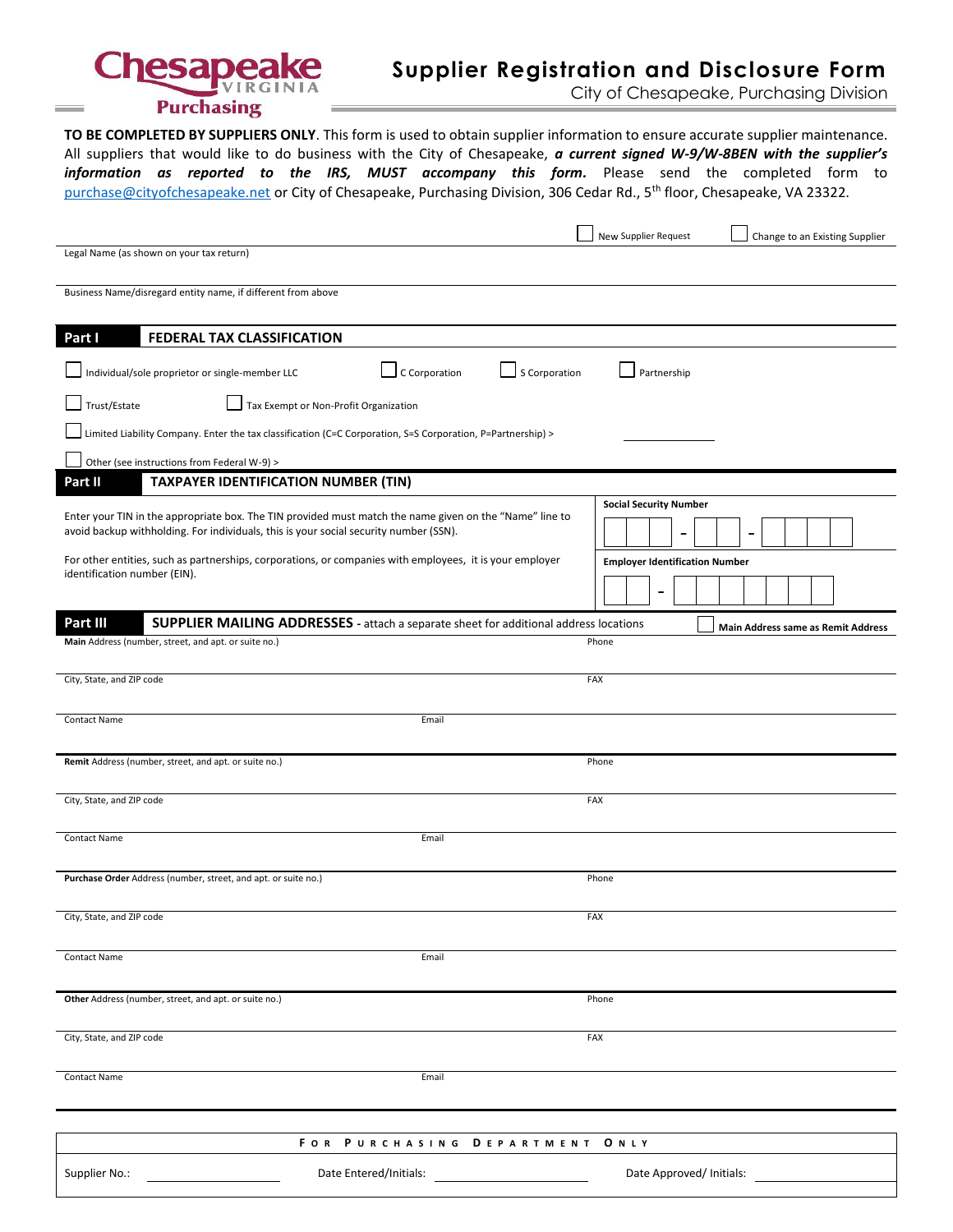

**It is the policy of the City of Chesapeake to provide an equal opportunity** for all businesses to participate in opportunities in City procurement and contracting. The City shall not discriminate against a bidder or offeror because of race, religion, color, sex, national origin, age, disability, status as a service disabled veteran, or any other basis prohibited by state or federal law relating to discrimination in employment. We ask that all suppliers doing business with the City of Chesapeake follow this same practice of EEOC laws. Additionally, It is in the best interests of the City of Chesapeake to provide opportunities for the participation of diverse suppliers. Hence, the City of Chesapeake participates in the SWAM Program to enhance business opportunities for small, womenand minority-owned businesses. **For more information visit the SBSD website at [http://www.dmbe.virginia.gov/.](http://www.dmbe.virginia.gov/)**

## **Part IV BUSINESS DIVERSITY GOVERNMENT CLASSIFICATION**

| DMBE classification for SWaM Businesses | Minority-owned Business                         | Women-owned Business                    |  |
|-----------------------------------------|-------------------------------------------------|-----------------------------------------|--|
|                                         | <b>Small Business</b>                           | Service-Disabled Veteran owned Business |  |
|                                         |                                                 |                                         |  |
|                                         | African American                                | Hispanic American                       |  |
| <b>Non-MBE Certification</b>            | Asian American                                  | Native American                         |  |
|                                         | Other business classification such as HUBZone > |                                         |  |
|                                         |                                                 |                                         |  |
| <b>EEO Certification Date:</b>          | <b>SWaM Certification Number:</b>               |                                         |  |
|                                         |                                                 |                                         |  |
| <b>SWaM Certification Begin Date:</b>   | <b>SWaM Certification End Date:</b>             |                                         |  |

## **What is the definition of Minority-Owned Business?**

"Minority-owned business" means a business that is at least 51% owned by one or more minority individuals who are U.S. citizens or legal resident aliens, or in the case of a corporation, partnership, or limited liability company or other entity, at least 51% of the equity ownership interest in the corporation, partnership, or limited liability company or other entity is owned by one or more minority individuals who are U.S. citizens or legal resident aliens, and both the management and daily business operations are controlled by one or more minority individuals.

## **What is the definition of Minority Individual?**

"Minority individual" means an individual who is a citizen of the United States or legal resident alien and who satisfies one or more of the following definitions:

- "African American" means a person having origins in any of the original peoples of Africa and who is regarded as such by the community of which this person claims to be a part.
- "Asian American" means a person having origins in any of the original peoples of the Far East, Southeast Asia, the Indian subcontinent, or the Pacific Islands, including but not limited to Japan, China, Vietnam, Samoa, Laos, Cambodia, Taiwan, Northern Mariana, the Philippines, a U.S. territory of the Pacific, India, Pakistan, Bangladesh, or Sri Lanka and who is regarded as such by the community of which this person claims to be a part.
- "Hispanic American" means a person having origins in any of the Spanish-speaking peoples of Mexico, South or Central America, or the Caribbean Islands or other Spanish or Portuguese cultures and who is regarded as such by the community of which this person claims to be a part.
- "Native American" means a person having origins in any of the original peoples of North America and who is regarded as such by the community of which this person claims to be a part or who is recognized by a tribal organization.

## **What is the definition of a Small Business?**

"Small business" means a business that is at least 51% independently owned and controlled by one or more individuals who are U.S. citizens or legal resident aliens, and together with affiliates, has 250 or fewer employees, or average annual gross receipts of \$10 million or less averaged over the previous three years. One or more of these individual owners shall control both the management and daily business operations of the small business.

## **What is the definition of a Women-Owned Business?**

"Women-owned business" means a business that is at least 51% owned by one or more women who are U.S. citizens or legal resident aliens, or in the case of a corporation, partnership, or limited liability company or other entity, at least 51% of the equity ownership interest is owned by one or more women who are citizens of the United States or legal resident aliens, and both the management and daily business operations are controlled by one or more women.